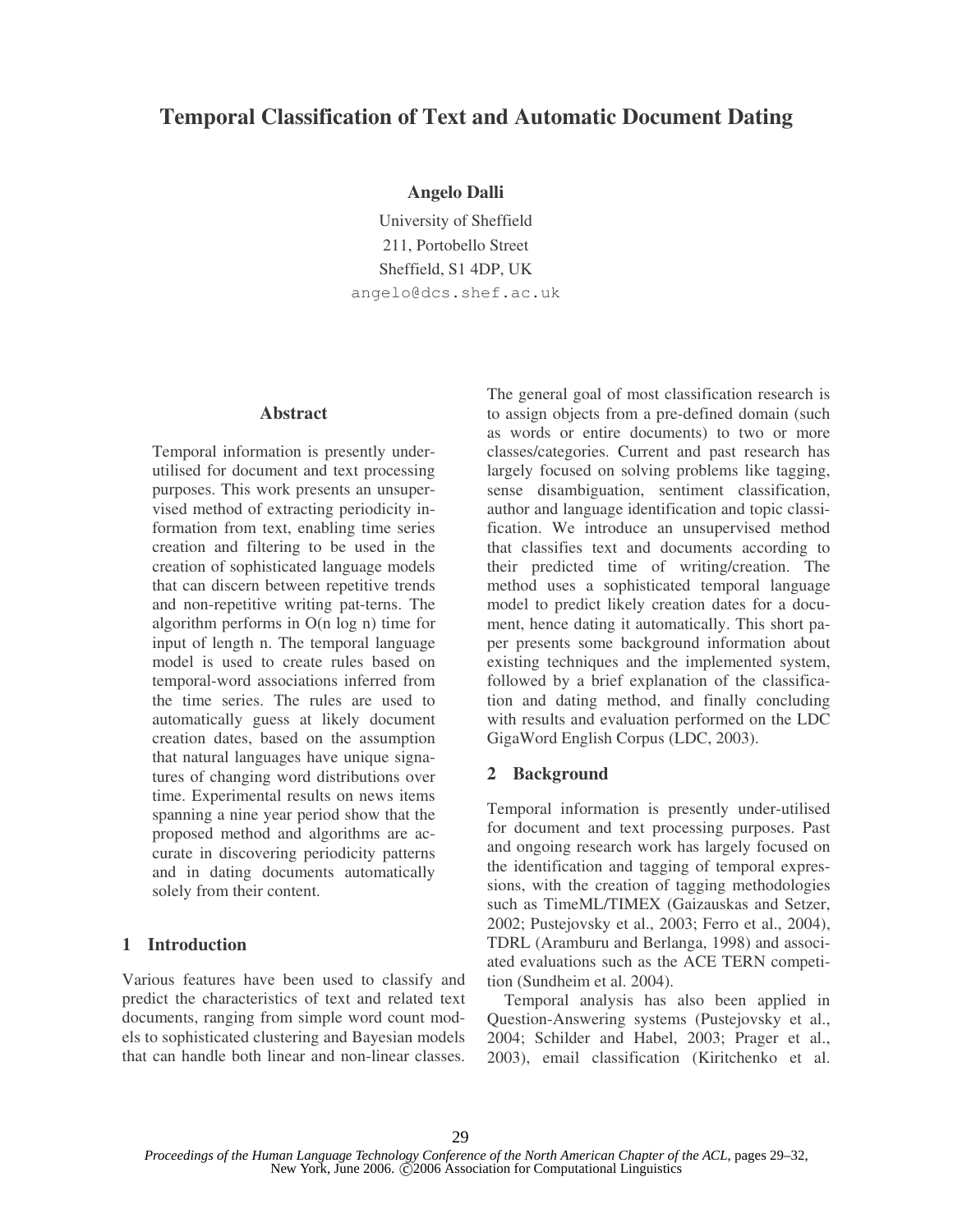

Figure 1 Effects of applying the temporal periodical algorithm on time series for "January" (top) and "the" (bottom) with original series on the left and the remaining time series component after filtering on the right. Y-axis shows frequency count and X-axis shows the day number (time).

2004), aiding the precision of Information Retrieval results (Berlanga et al., 2001), document summarisation (Mani and Wilson, 2000), time stamping of event clauses (Filatova and Hovy, 2001), temporal ordering of events (Mani et al., 2003) and temporal reasoning from text (Boguraev and Ando, 2005; Moldovan et al., 2005). There is also a large body of work on time series analysis and temporal logic in Physics, Economics and Mathematics, providing important techniques and general background information. In particular, this work uses techniques adapted from Seasonal Auto-Regressive Integrated Moving Average models (SARIMA). SARIMA models are a class of seasonal, non-stationary temporal models based on the ARIMA process (defined as a non-stationary extension of the stationary ARMA model). Nonstationary ARIMA processes are defined by:

$$
(1 - B)^d \phi(B) X_t = \theta(B) Z_t \tag{1}
$$

where *d* is non-negative integer, and  $\phi(X)$  $\theta(X)$  polynomials of degrees p and q respectively. The exact parameters for each process (one process per word) are determined automatically by the system. A discussion of the general SARIMA

model is beyond the scope of this paper (details can be found in Mathematics & Physics publications). The NLP application of temporal classification and prediction to guess at likely document and text creation dates is a novel application that has not been considered much before, if at all.

#### **3 Temporal Periodicity Analysis**

We have created a high-performance system that decomposes time series into two parts: a periodic component that repeats itself in a predictable manner, and a non-periodic component that is left after the periodic component has been filtered out from the original time series. Figure 1 shows an example of the filtering results on time-series of the words "January" and "the". The time series are based on training documents selected at random from the GigaWord English corpus. 10% of all the documents in the corpus were used as training documents, with the rest being available for evaluation and testing. A total of 395,944 time series spanning 9 years were calculated from the GigaWord corpus. Figure 2 presents pseudo-code for the time series decomposition algorithm: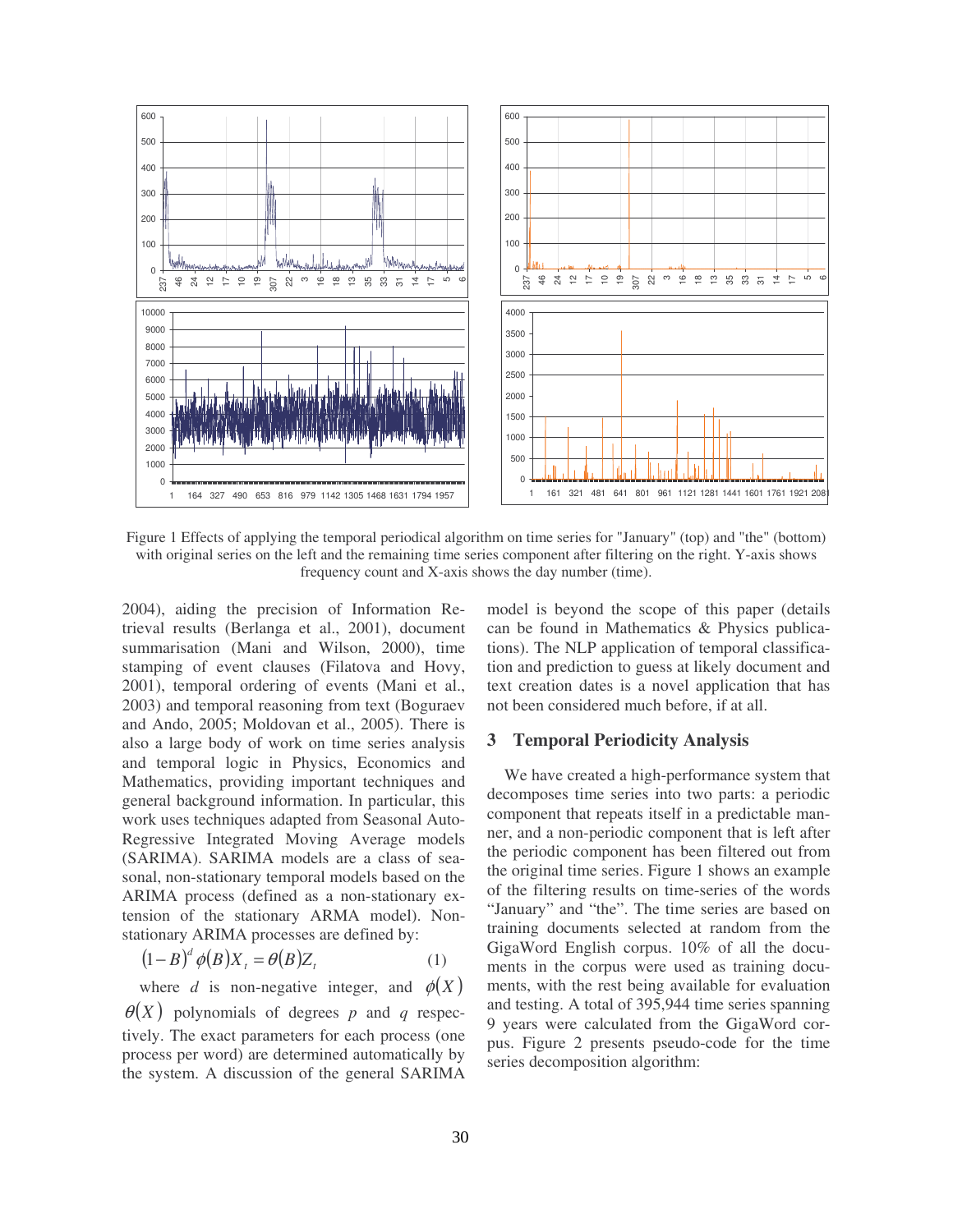- 1. Find min/max/mean and standard deviation of time series
- 2. Start with a pre-defined maximum window size (presently set to 366 days)
- 3. While window size bigger than 1 repeat steps a. to d. below:
	- a. Look at current value in time series (starting first value)
	- b. Do values at positions current, current + window size, current + 2 x window size, etc. vary by less than ½ standard deviation?
	- c. If yes, mark current value/window size pair as being possible decomposition match
	- d. Look at next value in time series until the end is reached
	- e. Decrease window size by one
- 4. Select the minimum number of decomposition matches that cover the entire time series using a greedy algorithm

#### Figure 2 Time Series Decomposition Algorithm

The time series decomposition algorithm was applied to the 395,944 time series, taking an average of 419ms per series. The algorithm runs in *O*(*n* log *n*) time for a time series of length *n*.

The periodic component of the time series is then analysed to extract temporal association rules between words and different "seasons", including Day of Week, Week Number, Month Number, Quarter, and Year. The procedure of determining if a word, for example, is predominantly peaking on a weekly basis, is to apply a sliding window of size 7 (in the case of weekly periods) and determining if the periodic time series always spikes within this window. Figure 3 shows the frequency distribution of the periodic time series component of the days of week names ("Monday", "Tuesday", etc.) Note that the frequency counts peak exactly on that particular day of the week. For example, the word "Monday" is automatically associated with Day 1, and "April" associated with Month 4. The creation of temporal association rules generalises inferences obtained from the periodic data. Each association rule has the following information:

#### Word ID

Period Type (Week, Month, etc.)

Period Number and Score Matrix

The period number and score matrix represent a probability density function that shows the likelihood of a word appearing on a particular period number. For example, the score matrix for "January" will have a high score for period 1 (and period type set to Monthly). Figure 4 shows some examples of extracted association rules. The PDF scores are shown in Figure 4 as they are stored internally (as multiples of the standard deviation of that time series) and are automatically normalised during the classification process at runtime. Rule generalisation is not possible in such a straightforward manner for the non-periodic data. The use of nonperiodic data to optimise the results of the temporal classification and automatic dating system is not covered in this paper.

#### **4 Temporal Classification and Dating**

The periodic temporal association rules are utilised to automatically guess at the creation date of documents automatically. Documents are input into the system and the probability density functions for each word are weighted and added up. Each PDF is weighted according to the inverse document frequency (IDF) of each associated word. Periods that obtain high score are then ranked for each type of period and two guesses per period type are obtained for each document. Ten guesses in total are thus obtained for Day of Week, Week Number, Month Number, Quarter, and Year (5 period types x 2 guesses each).

|    | Su    | M     | т     | W     | Th    | F     | s     |
|----|-------|-------|-------|-------|-------|-------|-------|
| 0  | 22660 | 10540 | 7557  | 772   | 2130  | 3264  | 11672 |
| 1  | 12461 | 37522 | 10335 | 6599  | 1649  | 3222  | 3414  |
| 2  | 3394  | 18289 | 38320 | 9352  | 7300  | 2543  | 2261  |
| 3  | 2668  | 4119  | 18120 | 36933 | 10427 | 5762  | 2147  |
| 4  | 2052  | 2602  | 3910  | 17492 | 36094 | 9098  | 5667  |
| 5  | 5742  | 1889  | 2481  | 2568  | 17002 | 32597 | 7849  |
| 6  | 7994  | 7072  | 1924  | 1428  | 3050  | 14087 | 21468 |
|    |       |       |       |       |       |       |       |
| Av | 8138  | 11719 | 11806 | 10734 | 11093 | 10081 | 7782  |
| St | 7357  | 12711 | 12974 | 12933 | 12308 | 10746 | 6930  |

## Figure 3 Days of Week Temporal Frequency Distribution for extracted Periodic Component displayed in a Weekly Period Type format

#### **January**

| Week 1     |  | 2             | $\overline{\mathcal{Z}}$ |             | $\overline{2}$ |
|------------|--|---------------|--------------------------|-------------|----------------|
| Score 1.48 |  |               | $2.20$ $3.60$ $3.43$     |             | 3.52           |
| Month 1    |  | Score 2.95    |                          |             |                |
| Ouarter    |  | $\frac{1}{2}$ | Score 1.50               |             |                |
| Christmas  |  |               |                          |             |                |
| Week 2     |  | -5            | 36                       | 42          | 44             |
|            |  |               | Score 1.32 0.73 1.60     | $0.83$ 1.32 |                |
|            |  |               |                          |             |                |